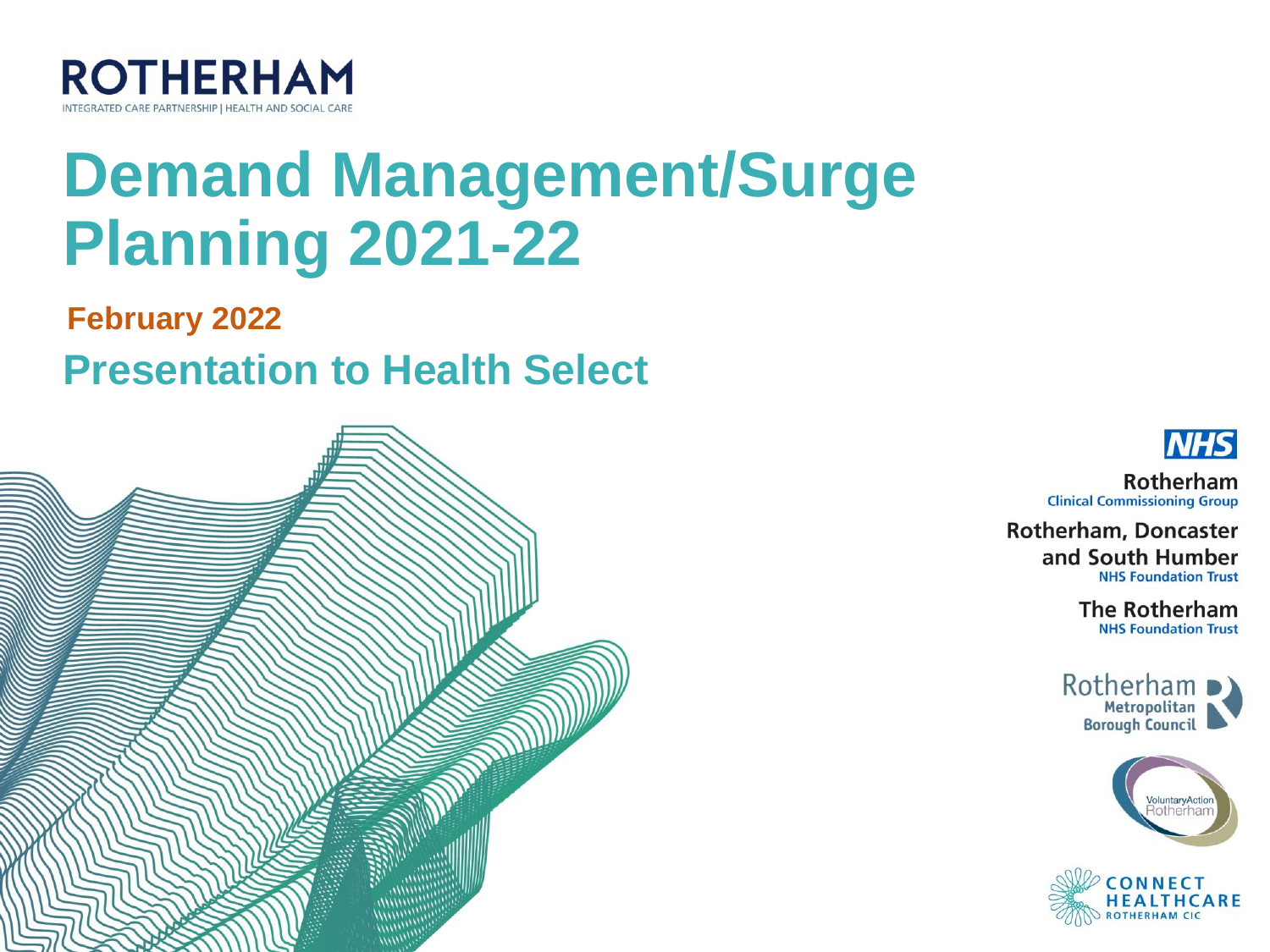### **Preparing for Winter; What We Did**

#### **Acute / UECC**

- Develop Additional Critical Care Capacity
- Cohorting Flu and Covid –Amber, Red, Green
- Reduction of elective cases pre planned
- Utilise local independent sector elective care
- Maintain YAS relationships to improve Ambulance Handover times
- Length of Stay weekly reviews MDT approach in Acute and Community setting

### **Community Services / Manage Flow**

- Robust Contingency Plan in place for care homes including action plan links to Outbreak Plan
- Increase therapy/nursing resource in Integrated Rapid Response
- Equipment services available 7 days a week.
- New community respiratory pathway providing early supported discharge, in-reach, admission avoidance, exacerbation management.
- Increased Community Short Stay beds including Designated beds

#### **Mental Health**

- Continued promotion of 'Rotherhive' digital approach to delivering mental health support and communication on services are available.
- increase in demand for crisis services
- RDaSH has funding to support mental health discharge.
- More mental health support for primary care.

#### **Social Care**

- Continue to provide Brokerage support directly into IDT at peak times and on weekends
- Continued support of the principles of 7 day working arrangements in IDT (based on assessed demand)
- Daily virtual MDTs with system partners
- Continued support for the principles of discharge to assess in the community
- Increased resource in home care & reablement.
- Staff training in MH Awareness (for all reablement workers and reablement coordinators)

#### **Primary Care**

- Hot/Cold home visiting arrangements flex to more 'hot' during periods of demand.
- Rotherham Primary Care 'hot site' for Covid patients who require face to face services
- Extended Access service increased capacity.
- Same day ANP service increase capacity for 'cold' patients.
- Vaccinations for patients delivered as a system using PCN/place footprint for delivery to achieve required uptake.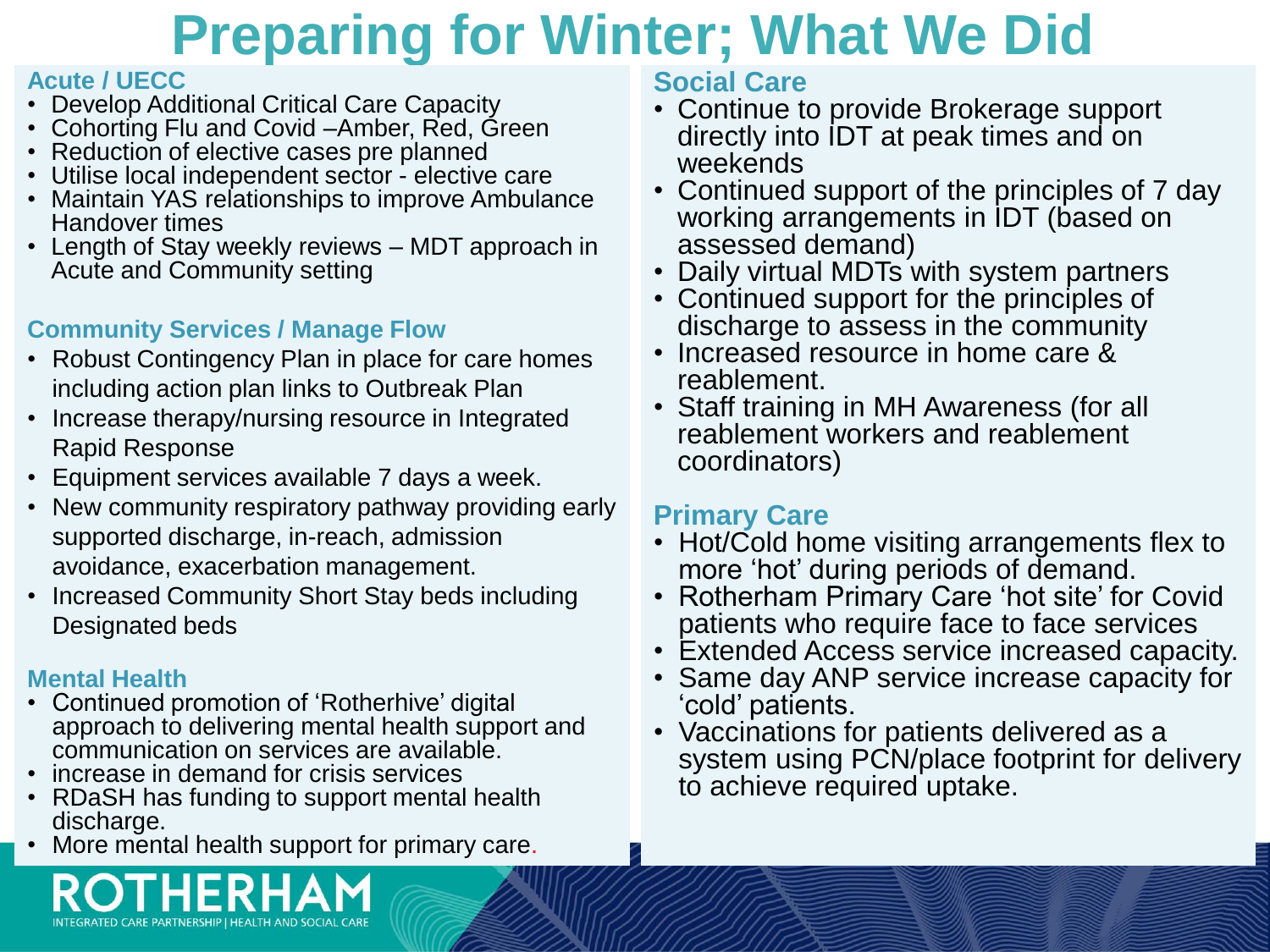### **What's working well?**

- Robust Place Based Governance :- Strategic through to operational daily calls
- Operational Gold &Escalation Management / Command Centre oversight / Executive Escalation calls
- Mature relationships across the Place:- Early planning of IBCF funding for Winter/Covid19 2020-21 & 21-22
- Jointly funded posts in commissioning and operations Housing working with acute to support delays
- Integrated Discharge Team well established includes MDTs with community colleagues
- CHAT UECC therapy and social care supporting admission avoidance at front door
- Flu vaccinations as early as possible/success of our Vaccination & Booster programmes
- Utilising ring fenced elective beds
- Emphasis on 'home first' with significant increase in assessment after discharge.
- Designated Covid19 positive community beds supporting flow
- Critical care Beds increased -Training of theatre staff to man Critical care
- Reduction in face to face interventions, quick development of hot visiting &hub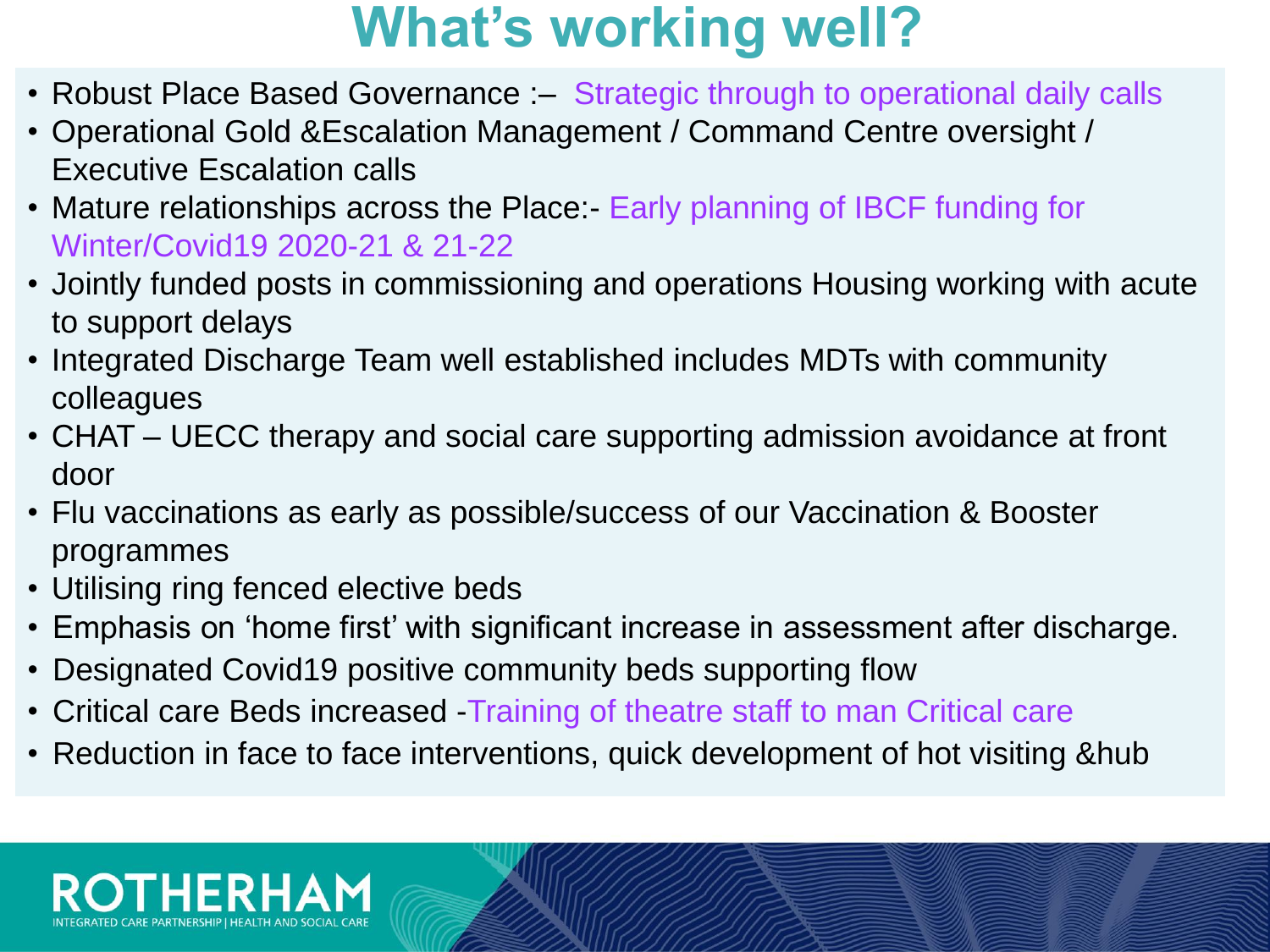## **What are our on-going challenges?**

- Covid 19 increasing community transmission and impact on staff sickness potential for further variants emerging
- Risk of further bed reductions Due to cohorting flu and covid19
- Pressure on social care provision Home care / Reablement resource/capacity to meet demand
- Workforce challenges across Place Sickness, morale, and mental health
- Unable to recruit to key capacity Acute wards. UECC, Reablement
- Using elective beds for emergency care impact on Elective programme including Urgent/Cancer
- Multiple outbreaks of flu and/or covid-19 in community i.e Care Homes, guidance reduced to 14 days, but Care Homes are seeing multiple positive results on retesting.
- Primary care support for UECC is fragile Sickness/inability to recruit GPs
- Ongoing Covid19 issues :– Track and Trace (patients and staff), Access to PPE across the Place partners, Social distancing
- Critical care staff / Critical care equipment including ability to access additional Ventilators
- Pressure on social care provision
- Requirement to reduce the number of people with a Right to Reside in Trust through increased discharges – concern over not meeting our Local target